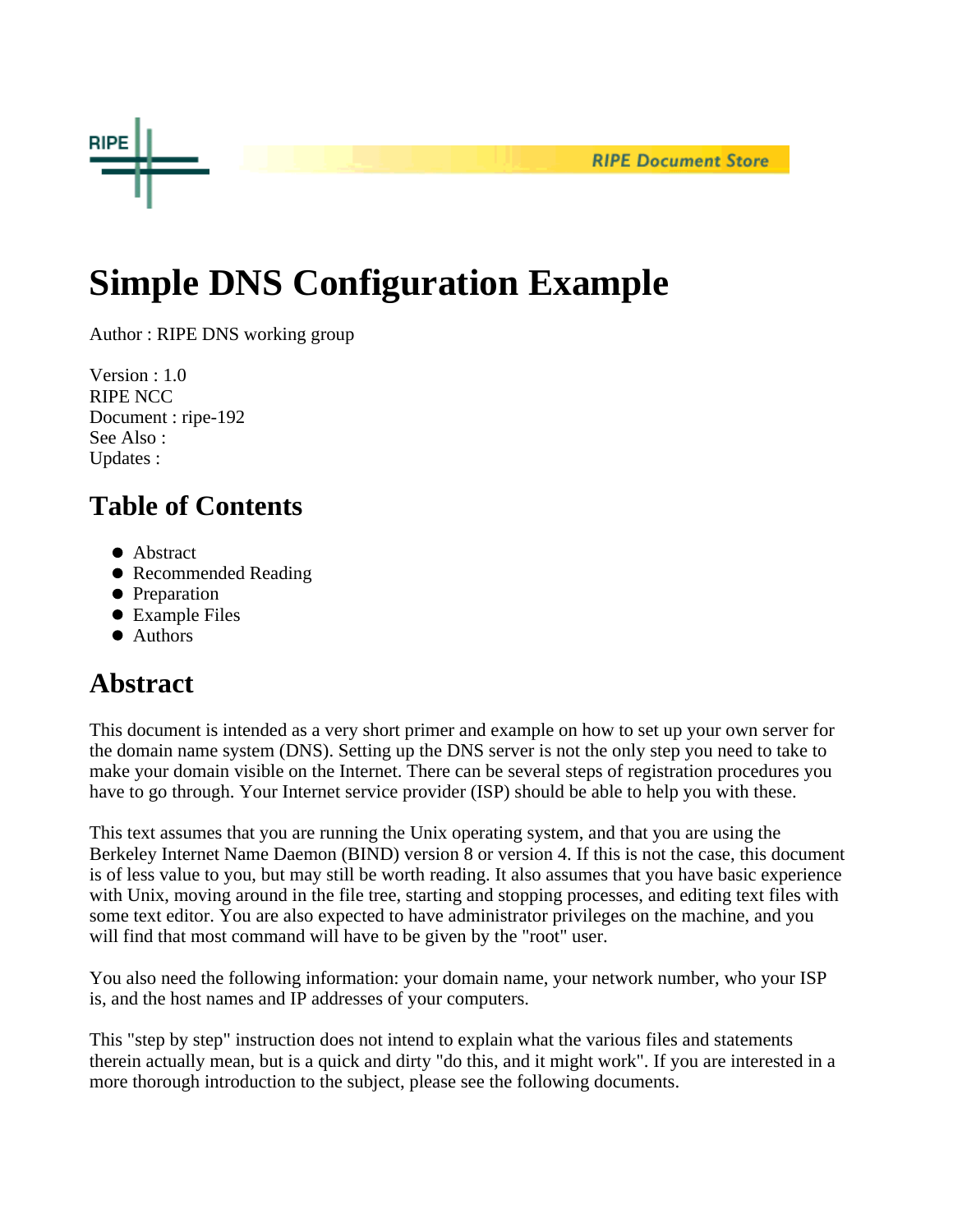#### **Recommended Reading**

"DNS & BIND 3rd Edition" by Paul Albitz & Cricket Liu, O'Reilly & Associates Inc.

The DNS Resources Directory http://www.dns.net/dnsrd/

#### **Preparation**

In the files below, the domain name company.xy is used. This is just an example, and should of course be replaced with your own domain name. We also assume that this "example company" has been assigned the IP network numbers 192.168.42.0 - 192.168.42.255 (often expressed as 192.168.42.0/24). Please pay attention to the notes in the example files, if your address assignment is not exactly 256 addresses (i.e., a /24, or previously referred to as a "class 'C' network").

There are a couple of steps you have to take before installing the configuration files.

- 1. Install a mail alias "hostmaster@company.xy" that receives mail and delivers it to the person that runs the DNS server at your site. This probably means YOU. Also be prepared to read and act on mail arriving to this address. ("company.xy" should of course be replaced with your own domain name.)
- 2. Make sure that your machine has the program "named" (name daemon) installed. Also find out which version of the program you are using. You only need to worry about the first digit in the version number. It should be either 4 or 8.

"named" is part of the BIND package, and we STRONGLY encourage you to take the effort of installing the latest version of BIND you can lay your hands on. All programs have errors in them, and "named" is no exception. We tend to believe that more modern versions are less prone to this problem, especially on the security side.

3. Create the directory "/etc/domain" (using the command "mkdir /etc/domain") on your name server computer. All the examples below assume that the directory exists, and all files except one reside in that directory. The one exception is the file /etc/named.boot or /etc/named.conf. You only use one of them, and which one depends on which version of BIND you are using.

Now you can install the files below in the location indicated by the "Filename:" comment that you find at the top of all the example files. Please remember to replace the strings as indicated.

We have done the best we can to provide a simple and straight forward configuration, but all Internet sites are different, and it is not at all unlikely that your site will not fit exactly into our model. If you find that the configuration below doesn't work for you, you will either have to study the system further (see suggested reading list) or consult someone who is more experienced in running the system. If you do, don't be surprised if the models presented in literature and by consultants differ substantially from ours. DNS can be done in many ways - most of which are wrong, but there is a substantial number of ways that DO work, and they may seem quite different. Which one to choose is merely a question of taste or religious conviction.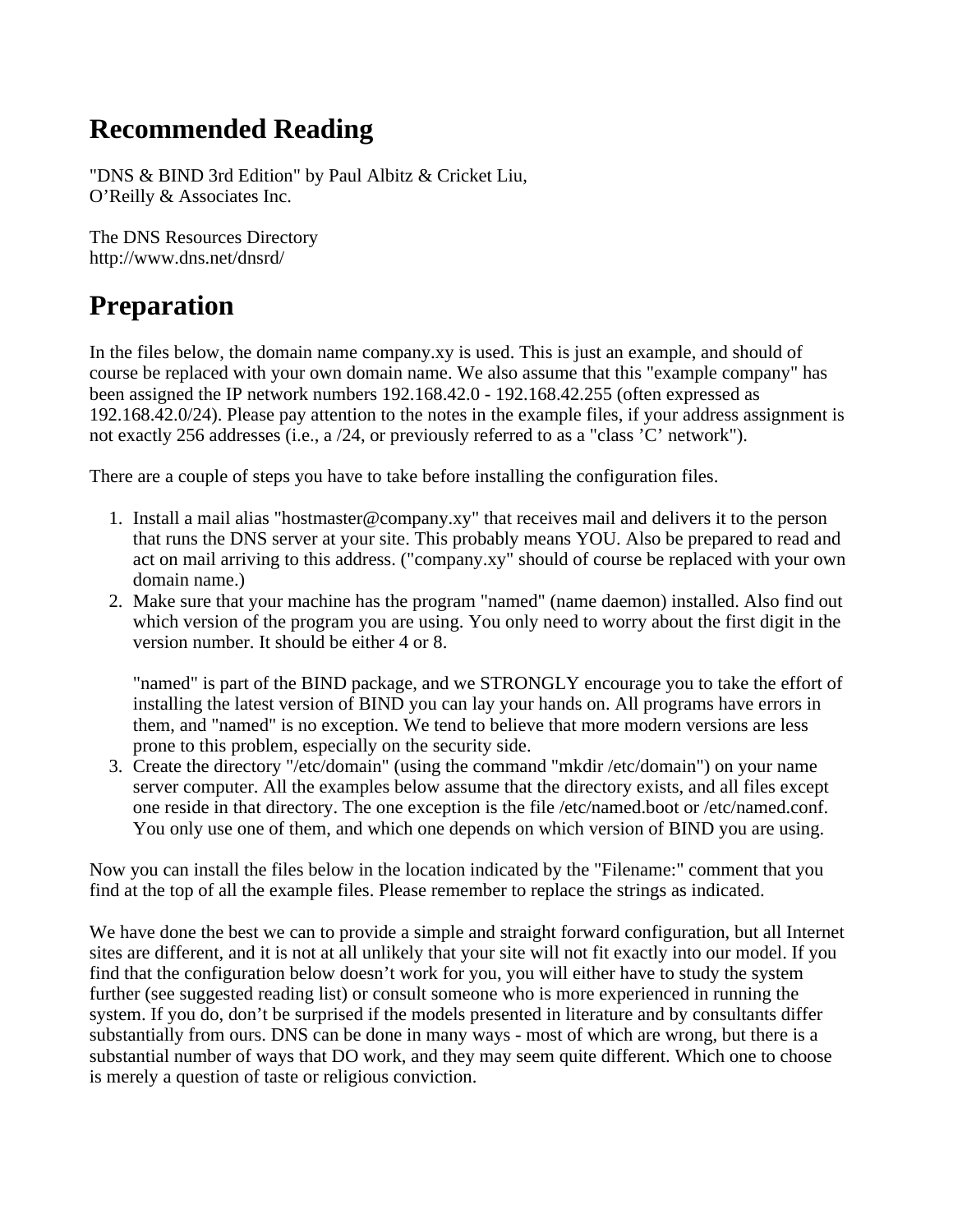#### **Example Files**

On the following pages we present a set of example files that can be used as a very basic configuration for a BIND DNS server.

The name server process uses these files to tell the rest of the Internet about your machines. If you add a new machine, or if you change the IP address of a machine, you have to change the corresponding file. After having edited one or more files, you must restart the "named" process. Don't forget to update the serial number in every zone file you edit.

You have to choose ONE of the first two example files. The first one is to be used if you have BIND version 8 installed. The second one is to be used if you have BIND version 4 installed. The third and following files are common to the two versions, and are all required on your system.

When dealing with DNS files it is crucial that one is EXTREMELY careful when one types. If the example files have a period character (".") at one place, it is imperative that your files have that character in the corresponding place. Likewise, if the files do NOT have have a period character, neither should yours. The placement of special characters might seem random and unmotivated, but they are there to make your unforgiving computer shut up and not complain, and in the long run, that will make life easier for you. :-)

The file "named.root" that resides in the /etc/domain directory is not included in the example files below. It is a standard file, but its content varies slowly over time. You should obtain a fresh copy, and you do so by pointing your favourite web browser to ftp://ftp.rs.internic.net/domain/named.root and save the file do disk in "text" format. Copy the file to its correct location (/etc/domain/named.root).

The example files follow the authors section.

## **Authors**

This document is a collaborate effort with its root in the RIPE DNS working group. Suggestions have been brough forward by many. Thanks a lot! The following people have devoted some extra time to it: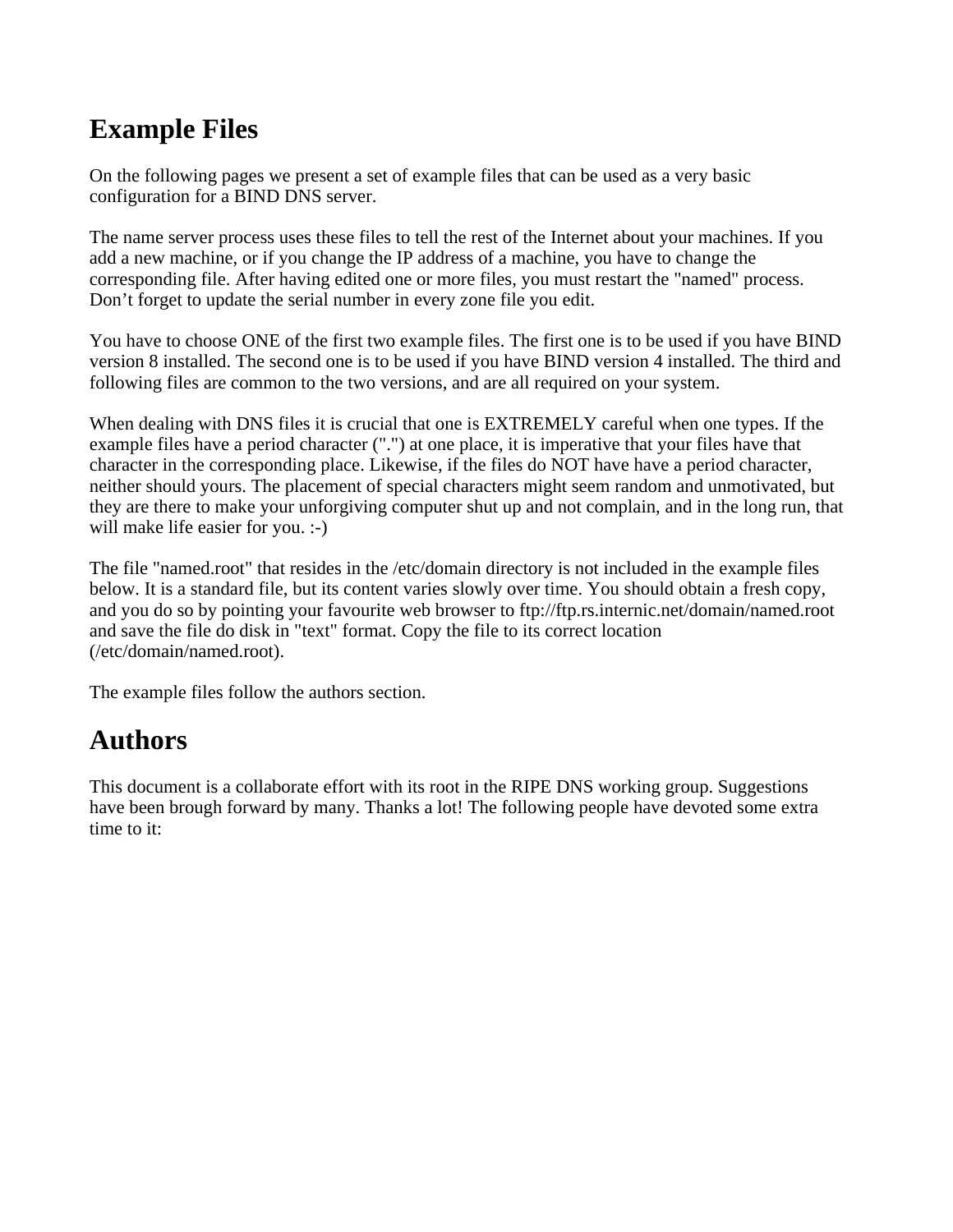| <b>Amar Andersson</b> | <b>Telia Network Services</b> | AA90-RIPE       |
|-----------------------|-------------------------------|-----------------|
| Hans Niklasson        | Tele2/SwipNet                 | HN413-RIPE      |
| <b>Ruediger Volk</b>  | Deutsche Telekom              | <b>RV32</b>     |
| Peter Koch            | Universitaet Bielefeld        | PK46-RIPE       |
| Niall O'Reilly        | University College Dublin     | NO <sub>8</sub> |
| <b>Randy Bush</b>     | Verio                         | <b>RB366</b>    |
| Kurt Kayser           | <b>VIAG</b> Interkom          | KK37-RIPE       |
| Nic Lewis             | <b>LINX</b>                   |                 |
| Lars-Johan Liman      | Royal Inst. of Technology     | LL10-RIPE       |

```
^L// Filename: /etc/named.conf
// This is an example of a name server configuration for BIND version 8.
// If you change this file, you must restart the "named" process.
//----------------------------------------------------------------------
// This is the directory where the rest of the files reside.
options {
         directory "/etc/domain";
};
//----------------------------------------------------------------------
// The following three blocks are standard configuration
// and should appear verbatim.
zone "." {
        type hint;<br>file "named.root";
file "named.root"; // This file should be picked up from<br>// ftp://ftp.rs.internic.net/domain/na
                                   }; // ftp://ftp.rs.internic.net/domain/named.root
zone "localhost" {
        type master;
         file "localhost";
};
zone "0.0.127.in-addr.arpa" {
         type master;
         file "127.0.0";
};
//----------------------------------------------------------------------
// This is the part of the DNS database that will translate host and
// domain names into IP addresses. Replace "company.xy" with your
// own domain name.
zone "company.xy" { \prime // The file "company.xy" should reside in<br>type master; \prime // the /etc/domain/ directory, and you
                                           // the /etc/domain/ directory, and you
        file "company.xy"; \frac{1}{2} // have to create it yourself.
};
```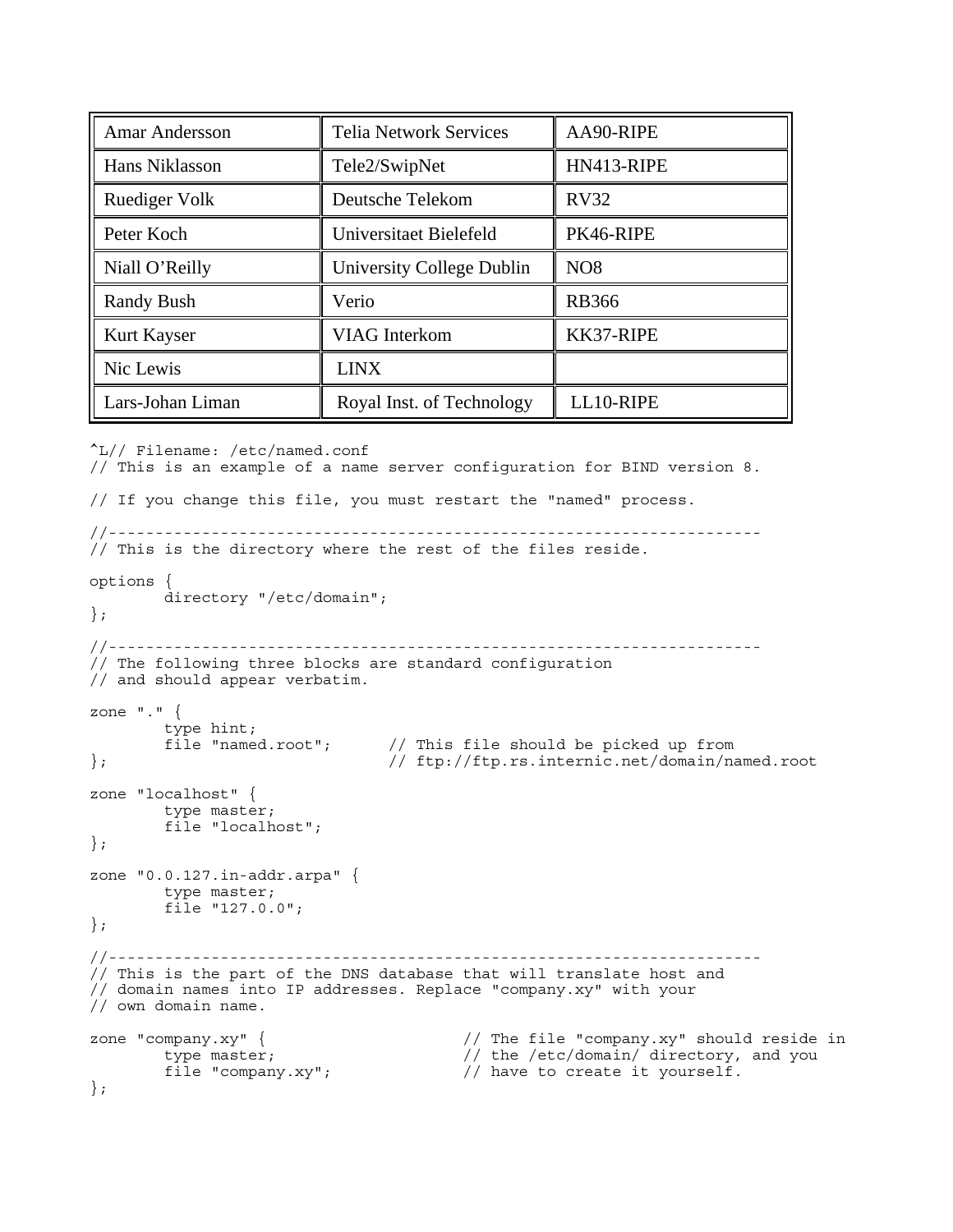//---------------------------------------------------------------------- // This is the part of the DNS database that will translate your IP // addresses back to domain names (so called reverse DNS information). // Replace "192.168.42" with your own network number. NOTE! The // network number appears backwards in the second clause (just before // ".in-addr.arpa"). zone "42.168.192.in-addr.arpa" { // The file "192.168.42" should reside in type master;<br>file "192.168.42";<br>// have to create it yourself.  $\frac{1}{2}$  have to create it yourself. }; // IMPORTANT NOTE! // If your ISP has assigned fewer than 255 addresses to you, you must // contact the ISP for further assistance. //---------------------------------------------------------------------- // END OF FILE ^L; Filename: /etc/named.boot ; This is an example of a name server configuration for BIND version 4. ; If you change this file, you must restart the "named" process. ;---------------------------------------------------------------------- ; This is the directory where the rest of the files reside. directory /etc/domain ;---------------------------------------------------------------------- ; The following three blocks are standard configuration ; and should appear verbatim. cache . named.root ; This file should be picked up from ; ftp://ftp.rs.internic.net/domain/named. root primary localhost local is a contract of the local local host local host local host local host local host local host primary 0.0.127.in-addr.arpa 127.0.0 ;---------------------------------------------------------------------- ; This is the part of the DNS database that will translate host and ; domain names into IP addresses. Replace "company.xy" with your ; own domain name. primary company.xy company.xy ; The file "company.xy" should reside in ; the /etc/domain/ directory, and you ; have to create it yourself. ;---------------------------------------------------------------------- ; This is the part of the DNS database that will translate your IP ; addresses back to domain names (so called reverse DNS information). ; Replace "192.168.42" with your own network number. NOTE! The ; network number appears backwards in the second clause (just before ; ".in-addr.arpa"). primary 42.168.192.in-addr.arpa 192.168.42 ; The file "192.168.42" should reside in ; the /etc/domain/ directory, and you ; have to create it yourself.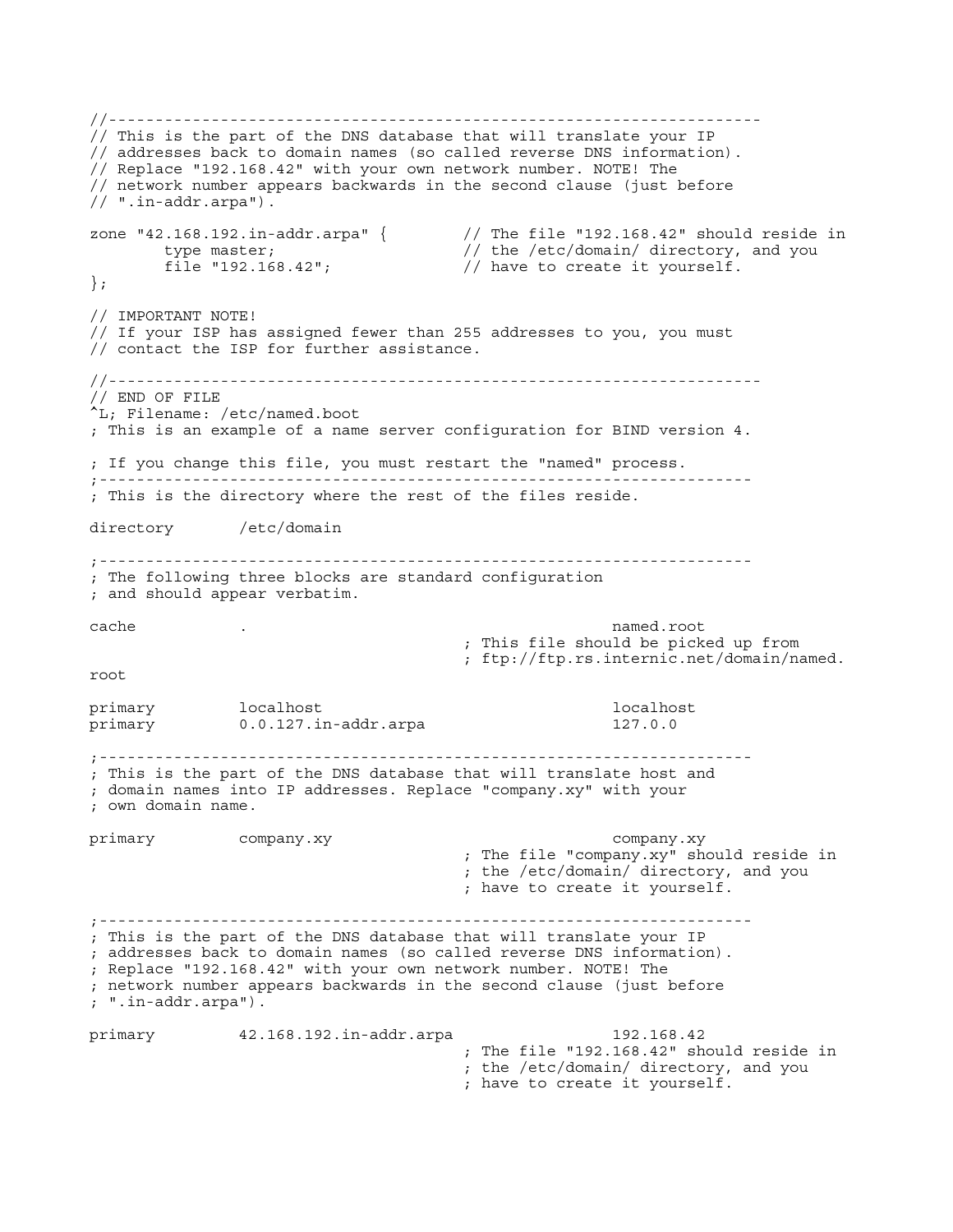; IMPORTANT NOTE! ; If your ISP has assigned fewer than 255 addresses to you, you must ; contact the ISP for further assistance. ;---------------------------------------------------------------------- ; END OF FILE ^L; Filename: /etc/domain/localhost ; This is information about a special host named "localhost" that ; should appear in all name servers. Replace "dns.company.xy" with the ; hostname of your DNS server and "company.xy" with your domain name. ; Also replace the serial number indicated with a number made up of ; the year (4 digits), the month (two digits), the day of the month ; (two digits) and a version number (two digits). The date should ; correspond to the date when you edit the file. ; The serial number should be adjusted every time you edit the file, ; and must always be increased. If you make several changes the same ; day, increase the version part of the serial number, keeping the ; date. Start with version = 00 for a new day and increase the value ; by 1 for every change. This will allow for 99 changes the same day. ; The serial number was generated in the year 1998, month 09 ; (September), the 29th day of the month, and it was the first version ; (00) that day. ; If you change this file, you must restart the "named" process. localhost. SOA dns.company.xy. hostmaster.company.xy. ( 1998092900 ; Serial number 86400 ; Refresh 1 day z 1200 ; Retry 2 hours 1200 ; Retry 2 hours 3600000 ; Expire 41.67 days 172800 ) ; Minimum TTL 2 days localhost. NS dns.company.xy. localhost. A 127.0.0.1 ;---------------------------------------------------------------------- ; END OF FILE ^L; Filename: /etc/domain/127.0.0 ; This is the information about the translation from the special IP ; address 127.0.0.1 back to the special hostname "localhost" (see ; /etc/domain/localhost) that should appear in all name ; servers. Replace "dns.company.xy" with the hostname of your DNS ; server and "company.xy" with your domain name. ; Also replace the serial number indicated with a number made up of ; the year (4 digits), the month (two digits), the day of the month ; (two digits) and a version number (two digits). The date should ; correspond to the date when you edit the file. ; The serial number should be adjusted every time you edit the file, ; and must always be increased. If you make several changes the same ; day, increase the version part of the serial number, keeping the ; date. Start with version = 00 for a new day and increase the value ; by 1 for every change. This will allow for 99 changes the same day. ; The serial number was generated in the year 1998, month 09 ; (September), the 29th day of the month, and it was the first version ; (00) that day. ; If you change this file, you must restart the "named" process.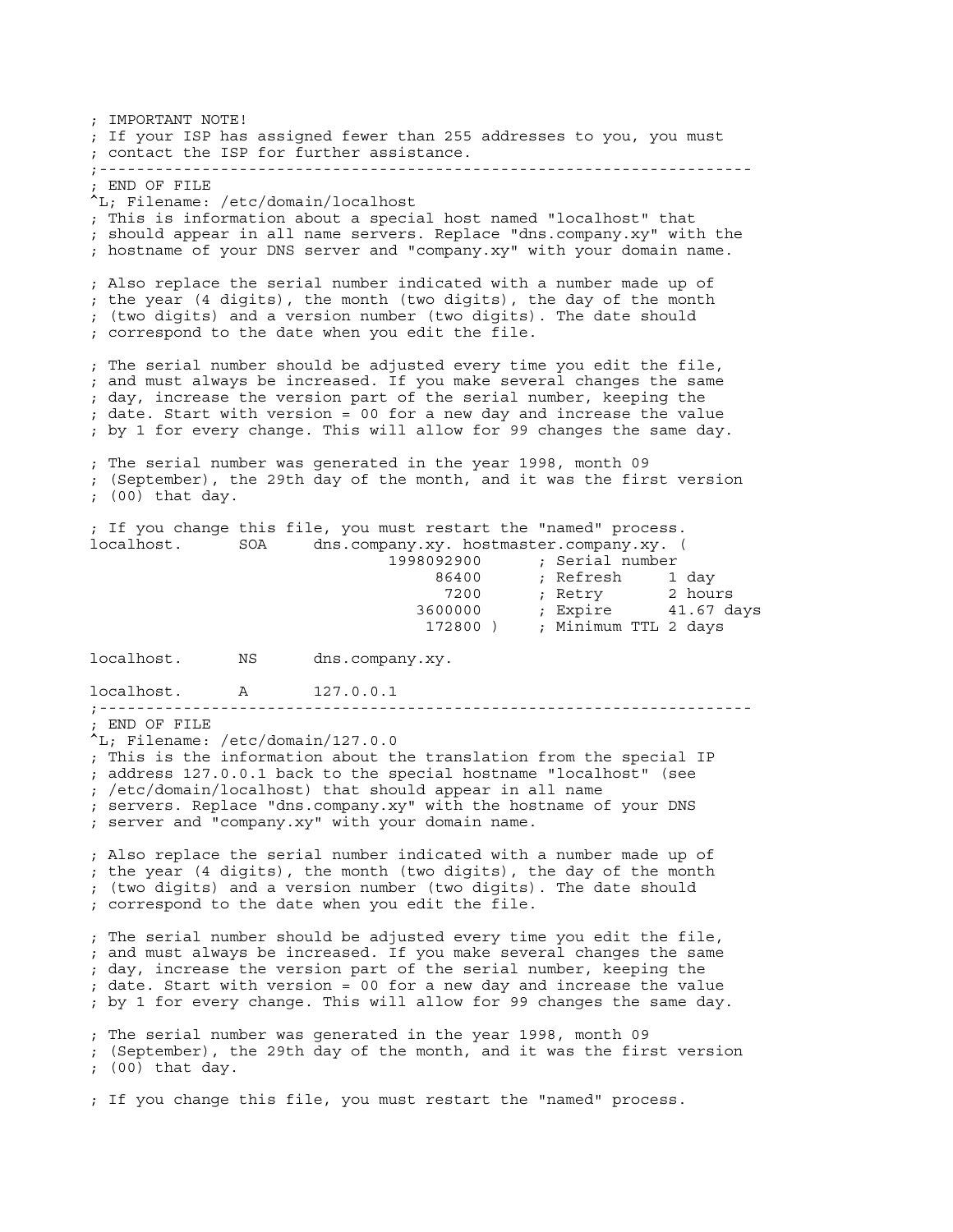0.0.127.in-addr.arpa. SOA dns.company.xy. hostmaster.company.xy. ( 1998092900 ; Serial number<br>86400 ; Refresh 1 day 86400 ; Refresh<br>7200 ; Retry z 1200 ; Retry 2 hours 1200 ; Retry 2 hours 3600000 ; Expire 41.67 days 172800 ) ; Minimum TTL 2 days 0.0.127.in-addr.arpa. NS dns.company.xy. 1.0.0.127.in-addr.arpa. PTR localhost. ;---------------------------------------------------------------------- ; END OF FILE ^L; Filename: /etc/domain/company.xy (replace company.xy with your ; domain) ; This file contains the information regarding your domain. Generally ; replace "company.xy" with your domain name, and replace other ; records according to the comments in the file. ; Also replace the serial number indicated with a number made up of ; the year (4 digits), the month (two digits), the day of the month ; (two digits) and a version number (two digits). The date should ; correspond to the date when you edit the file. ; The serial number should be adjusted every time you edit the file, ; and must always be increased. If you make several changes the same ; day, increase the version part of the serial number, keeping the ; date. Start with version = 00 for a new day and increase the value ; by 1 for every change. This will allow for 99 changes the same day. ; The serial number was generated in the year 1998, month 09 ; (September), the 29th day of the month, and it was the first version ; (00) that day. ; If you change this file, you must restart the "named" process. company.xy. SOA dns.company.xy. hostmaster.company.xy. ( 1998092900 ; Serial number 86400 ; Refresh 1 day z 1200 ; Retry 2 hours 1200 ; Retry 2 hours 3600000 ; Expire 41.67 days 172800 ) ; Minimum TTL 2 days company.xy. NS dns.company.xy. ; This is the hostname of your name server. ; It should have its address defined in an ; "A" record below. company.xy. NS ns2.isp.net. ; This is the hostname of a slave name server. ; You should have one, and you need to talk ; to your Internet provider to agree on the ; name to put here. They also need to ; set up their system accordingly. company.xy. MX 0 mailserver.company.xy. ; This is the hostname of your mail ; server. NOTE! You have to set up the ; mail system of your mail server to ; accept mail to your domain. The ; record here is not sufficient, but ; necessary.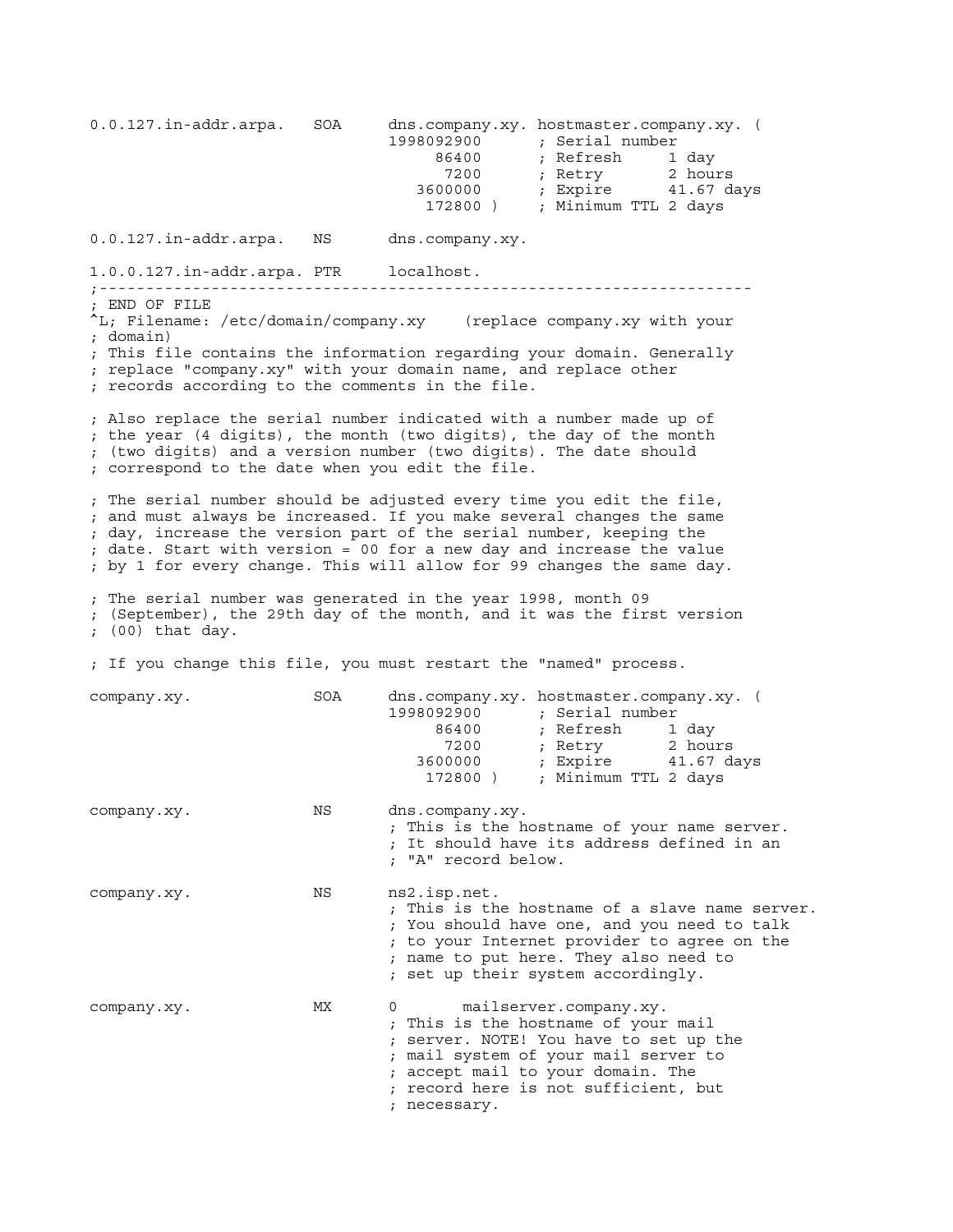www.company.xy. A 192.168.42.33 ; This should be the IP address of ; your web server. ; The following is the list of computers at your site. To the left ; should go the hostnames of the hosts. They should all end with your ; domain name. To the left you should put their corresponding IP ; addresses. dns.company.xy. A 192.168.42.2 mailserver.company.xy. A 192.168.42.3 computer1.company.xy. A 192.168.42.12 server-nt.company.xy. A 192.168.42.17 www.company.xy. A 192.168.42.33 pc1.company.xy. A 192.168.42.51 pc2.company.xy. A 192.168.42.52 pc3.company.xy. A 192.168.42.53 macserver.company.xy. A 192.168.42.217 ;---------------------------------------------------------------------- ; END OF FILE  $\Delta$ L; Filename: /etc/domain/192.168.42 (replace 192.168.42 with your ; network number) ; This file contains the information regarding your domain. Generally ; replace "42.168.192" with your own network number TURNED BACKWARDS! ; and replace other records according to the comments in the file. ; Also replace the serial number indicated with a number made up of ; the year (4 digits), the month (two digits), the day of the month ; (two digits) and a version number (two digits). The date should ; correspond to the date when you edit the file. ; The serial number should be adjusted every time you edit the file, ; and must always be increased. If you make several changes the same ; day, increase the version part of the serial number, keeping the ; date. Start with version = 00 for a new day and increase the value ; by 1 for every change. This will allow for 99 changes the same day. ; The serial number was generated in the year 1998, month 09 ; (September), the 29th day of the month, and it was the first version ; (00) that day. ; If you change this file, you must restart the "named" process. 42.168.192.in-addr.arpa. SOA dns.company.xy. hostmaster.company.xy. ( 1998092900 ; Serial number 86400 ; Refresh 1 day z 1200 ; Retry 2 hours 1200 ; Retry 2 hours 3600000 ; Expire 41.67 days 172800 ) ; Minimum TTL 2 days 42.168.192.in-addr.arpa. NS dns.company.xy. ; This is the hostname of your name server. 42.168.192.in-addr.arpa. NS ns2.isp.net. ; This is the hostname of a slave name server. ; You should have one, and you need to talk ; to your Internet provider to agree on the ; name to put here. They also need to